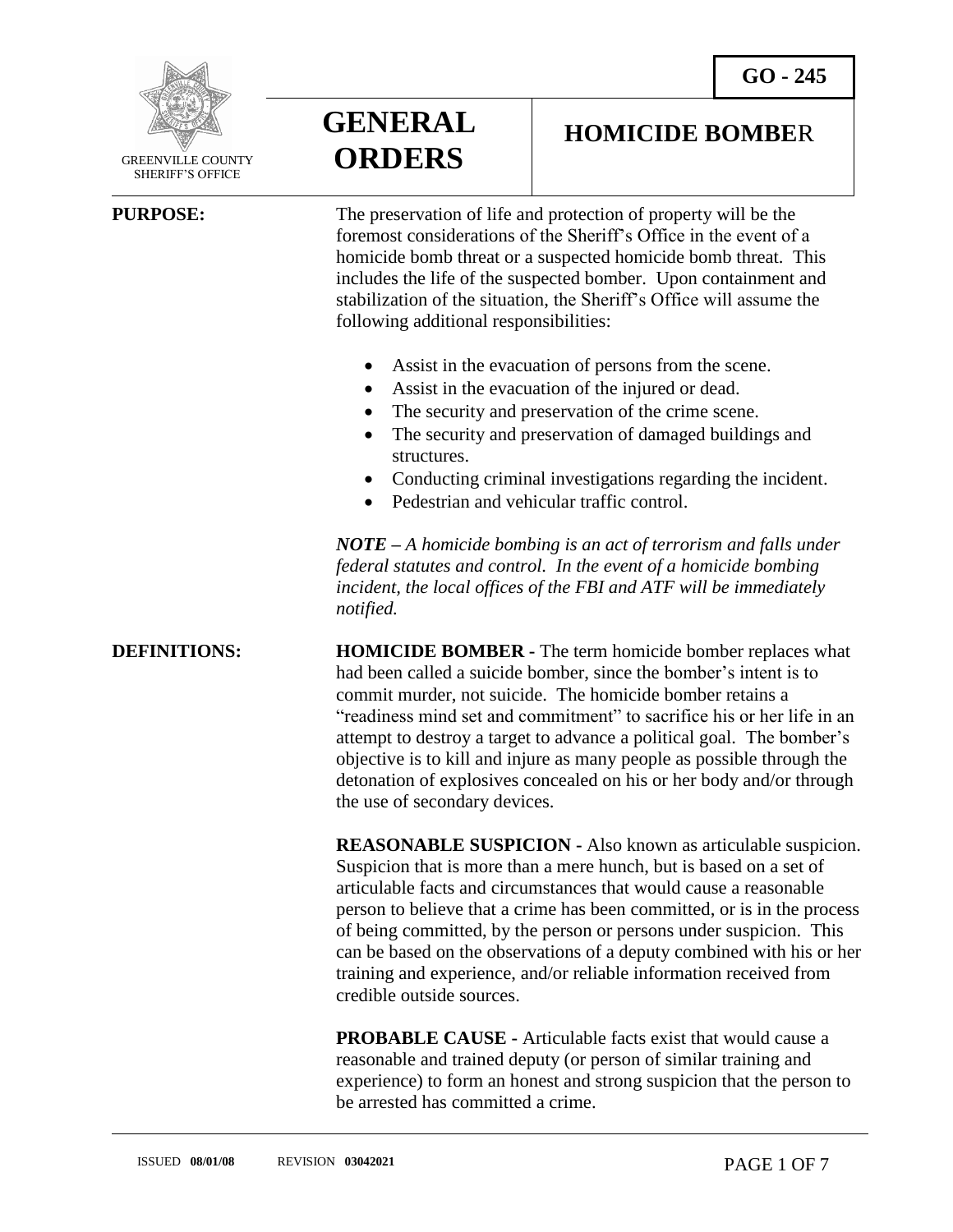**TACTICAL ADVANTAGE (POSITION) –** A position that provides significant advantage in the overall observance of an assigned area and/or possible threat.

#### **LEGAL REVIEW: REASONABLE SUSPICION TO DETAIN –** This policy is crossreferenced with General Order 235; therefore, the prohibited profiling behavior of General Order 235 will apply to this order.

### **When developing reasonable suspicion, consider the following factors**:

- 1. Location
- 2. Manner of dress
- 3. Suspect's overall appearance, actions, and demeanor

**PROBABLE CAUSE TO USE FORCE -** This policy is crossreferenced with General Order 205; therefore, the force requirements of General Order 205 will apply to this order.

**There is no exception to the law or Sheriff's Office policy when encountering a suspected or confirmed homicide bomber.** A deputy may not use lethal force to stop someone who is "merely" suspected of being a homicide bomber. **The deputy must have probable cause to believe the suspect is presenting an immediate threat to life before deadly force can be utilized.** If a deputy observes an explosive device attached to the suspect, and believes the suspect presents an immediate threat of death or serious bodily injury to him or herself, or others, deadly force is justified.

*NOTE* – *A homicide bomber may wear the explosive device on the upper torso in the form of a belt or vest. Weapon impact in this area could trigger a detonation.*

# **HOMICIDE BOMBING**

**CHARACTERISTICS: HOMICIDE BOMBER -** These characteristics are not all-inclusive, but may be utilized to establish reasonable suspicion to identify and detain potential homicide bombers; however, **deputies should look for more than characteristics when making their initial observations before drawing conclusions of reasonable suspicion of a homicide bomber**.

# **Clothing:**

- Manner of dress is chosen to conceal a bomb.
- Occasionally dressed as woman (pregnant).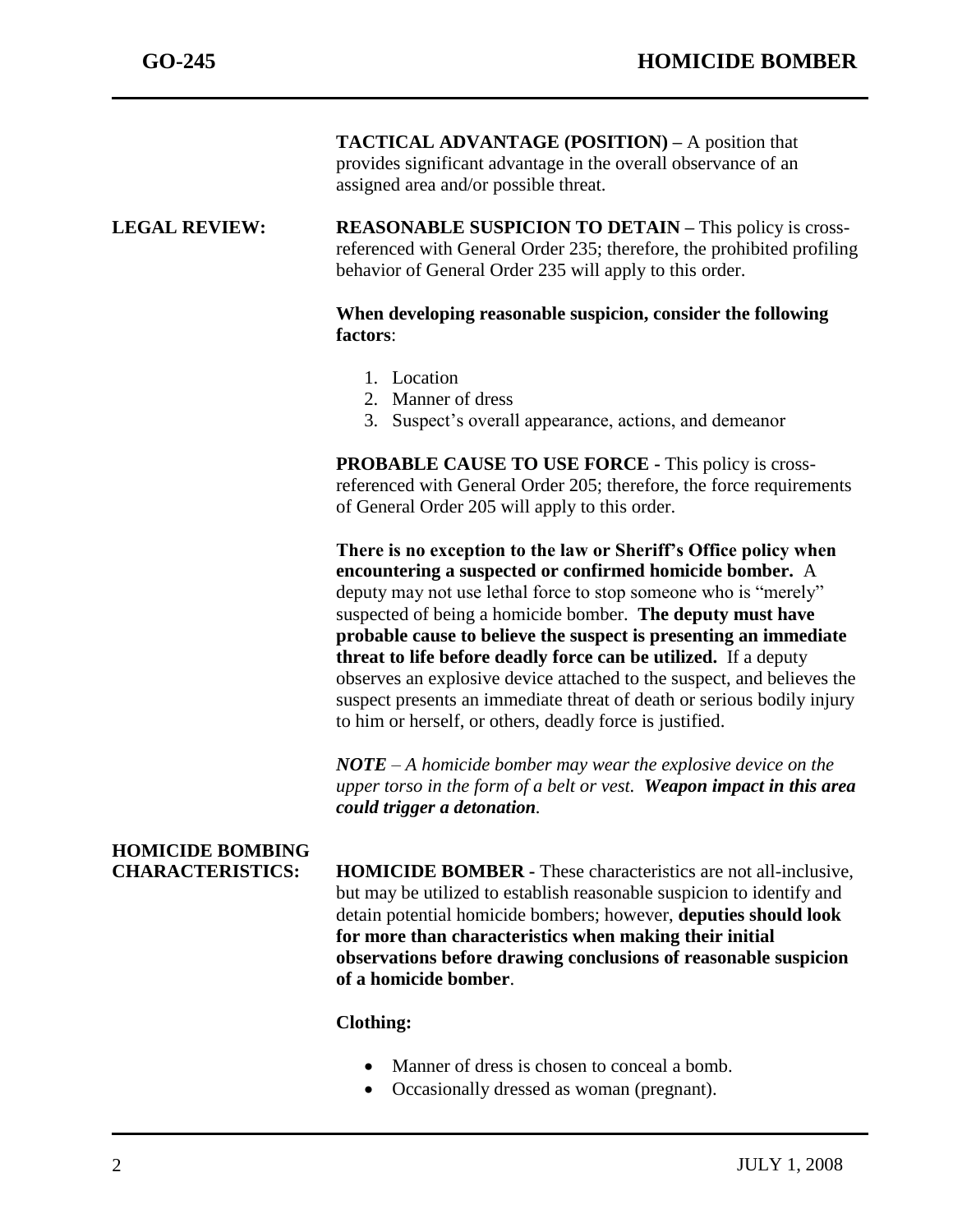- Inappropriate clothing for warmer temperatures.
- Will be baggy, ill fitting, unusually long or heavy.
- Overly elegant.
- Disguised to blend into community surroundings.
- Stolen uniforms.

# **Physical:**

- Blank stare, wide-eyed, unresponsive, perspiring or preoccupied.
- Gaunt appearance (may look ill).
- Smiling or grinning (possibly due to thinking about the rewards in afterlife).
- Muttering or talking to self (saying a prayer).
- Any other stress-related symptoms associated with imminent death.

# **Peculiar characteristics that may be present because of the concealed bomb:**

- Torso appears unusually bulky or inflated.
- Unusual or suspicious bulges.
- Torso appears stiff, or lacks flexibility.
- Uneven gait, difficulty walking.
- Visible explosive-laden belts, protruding from under clothing.
- Carrying a heavy or unbalanced backpack, suitcase, box or knapsack.
- Switch wire hanging from the sleeve.

# **The following are less common, but also may be present:**

- Possibly clean or freshly shaven face and body, closely cropped hair. This is a ceremonial religious act that has become less common since it makes homicide bombers easy to identify.
- Herbal or chemical smell emitting from the person due to the presence of poison(s) added to the device.

# **EXPLOSIVE EVENT:**

- 1. Secondary devices may have been deliberately placed to impact first responders.
- 2. Additional suspects may be in position to remotely detonate the bomb.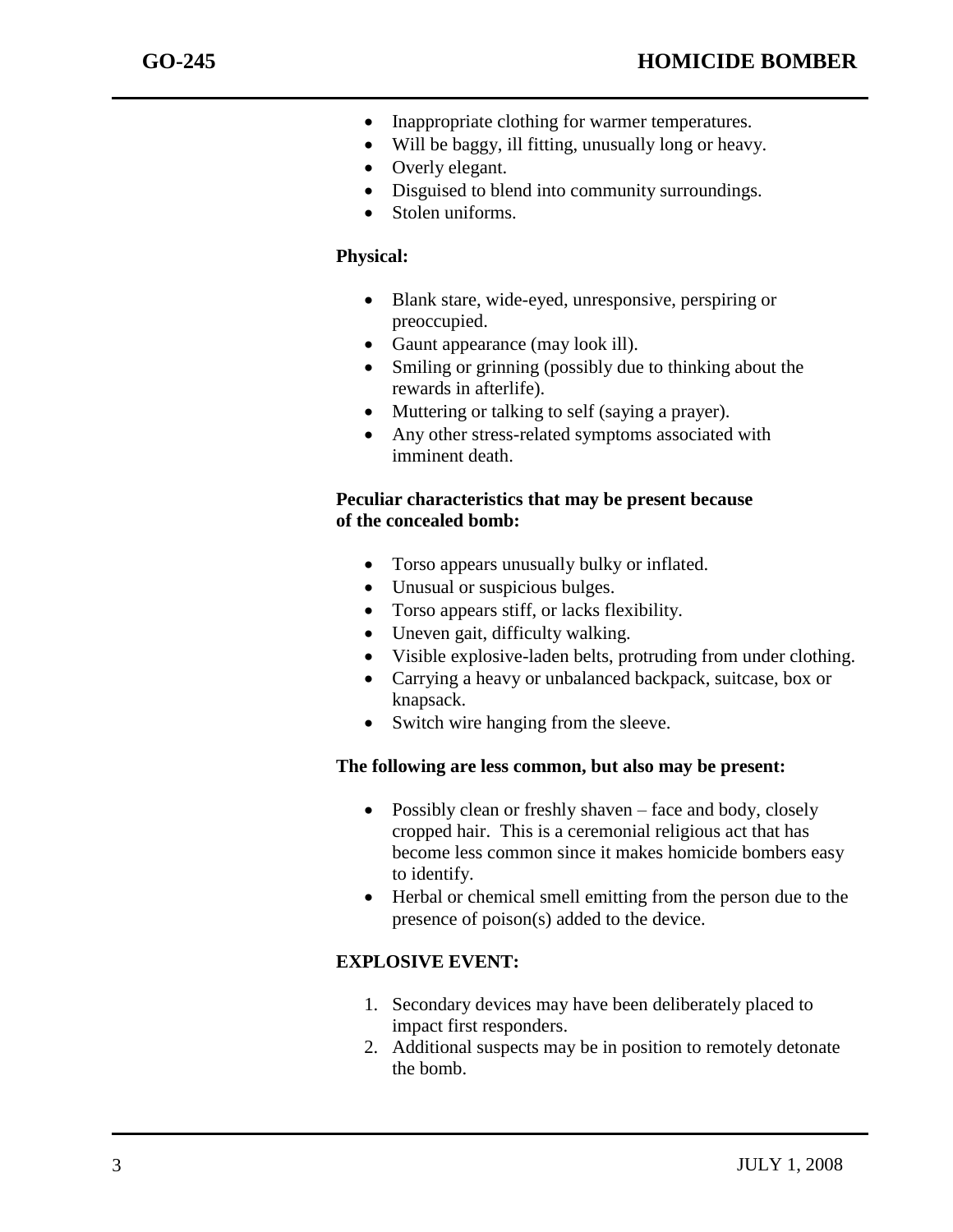3. The post blast crime scene will be bloody, chaotic, and require the use of PPE.

**PROCEDURE: COMMUNICATIONS** – Because there will be very little time for law enforcement intervention if the suspect is indeed a homicide bomber, Call Takers and Communications Specialists should:

- 1. Keep the caller on the line during the field response.
- 2. Obtain as much detailed information as possible.
- 3. Obtain detailed suspect description and specific location.
- **4.** Obtain specific details concerning the direct knowledge of the caller as to why the suspicious person is believed to be a homicide bomber.

**TACTICAL CONSIDERATIONS -** There is no precise formula for interdicting a homicide bomber; however, in all situations, deputy and public safety must remain paramount. When confronted by a possible homicide bomber in light of the totality of the circumstances, the following tactics should be **considered**.

*NOTE – "Close and negotiate" tactics should not be attempted. The desire of the suspect is not suicide; it is homicide. Suspects will attempt to detonate their device if they believe they have been discovered. Switches have been on the chest area or held in the hands. Terrorist devices had made use of cell phones for command detonation. Do not discount the fact that the bomb may have a "fail safe" cell phone initiator so an observer could detonate the explosives should the bomber be incapacitated. The standard police tactic of closing distance on a "suicide" suspect to reason with him or her will only increase the probability that deputies will become homicide victims. The homicide bomber is not despondent. He or she may be religiously motivated to the point of fanaticism so attempting rational negotiations may be futile.*

**SEPARATION DISTANCE (safe distance from a blast)** – Safe separation distances from the suspect or suspect's vehicle must be maintained at all times. Safe distances are a minimum estimate on the surrounding structures and type of explosive if a blast occurs. The absolute minimum public evacuation distance is 900 feet (300 yards).

# **OTHER DISTANCE ESTIMATES IF BLAST OCCURS:**

- 1. Minimum 350 feet radius expect "**blast fragmentation**"
- 2. Minimum 200 feet from detonation can result in "**moderate**  injuries"
- 3. Minimum 100 feet from detonation can result in "**serious injuries**"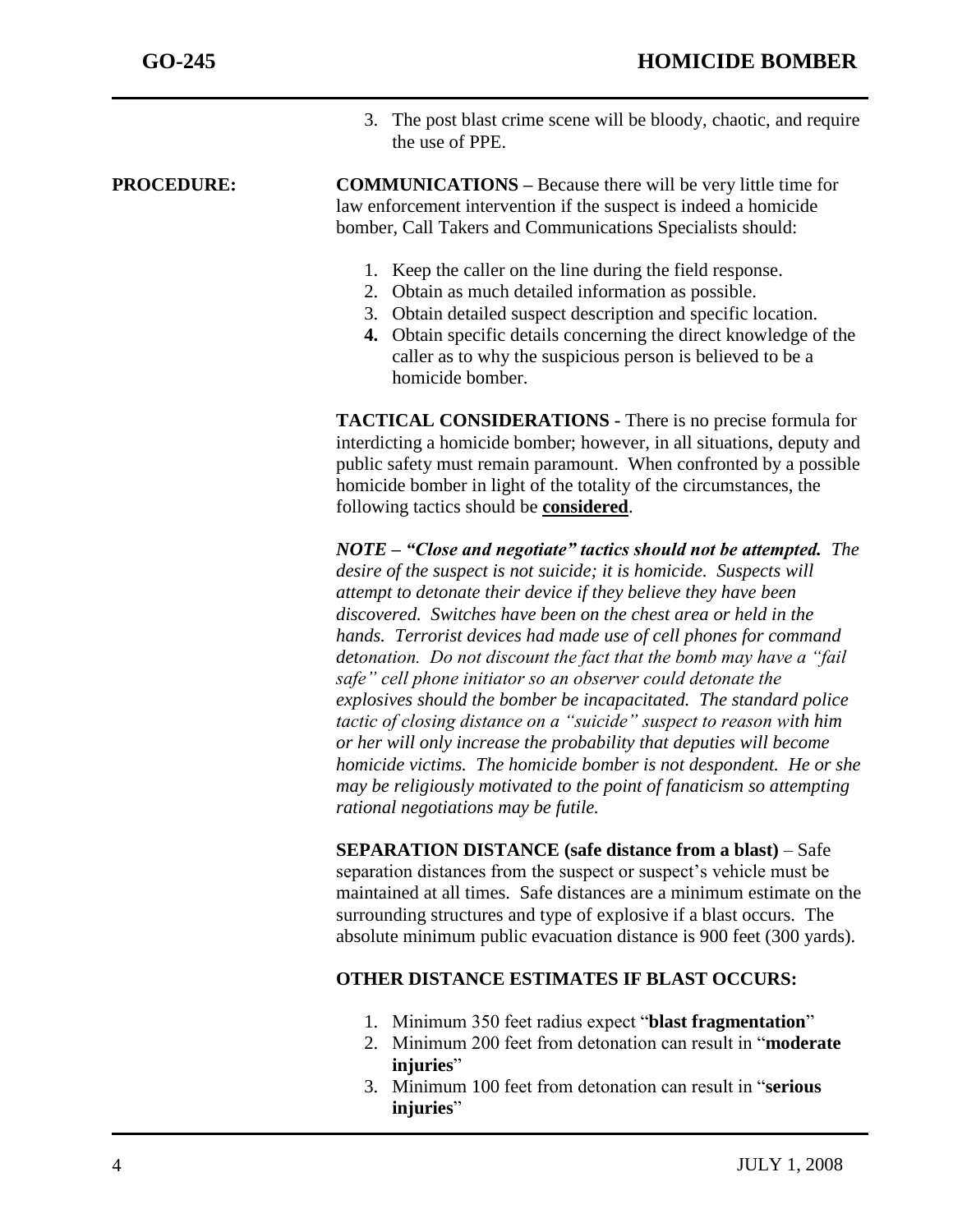4. Minimum 50 feet from detonation can result in "**severe injuries or death**"

*NOTE – These are minimum distances to serve as a guideline and should be adjusted to fit the circumstances as presented. Remember serious blast injury or death is possible outside of all of the above estimated minimum safe distances.* 

**INITIAL RESPONDING DEPUTIES –** Deputies should not approach the suspect's location displaying blue lights and sounding sirens. A quick but discreet "robbery in progress" approach affords the best chance of not alerting the suspect and will allow deputies to choose the approach that will maximize an opportunity to intervene. A foot approach provides deputies with the ability to maintain a safe distance between themselves and the suspect. There are three general objectives to be achieved by the initial responding deputies and all three are to be accomplished in the following sequence:

- 1. Control/contain the suspect.
- 2. Protect the public.
- 3. Look for secondary devices or suspects.

*NOTE – On communicating over the radio near a suspected explosive device, a radio transmitter can detonate an electric blasting cap. The more powerful a radio transmitter, the larger the area over which it can detonate an electrical blasting cap; see General Order 208.*

# **If the suspect is aware of the deputy's presence:**

- 1. Assume cover and maintain a tactical advantage.
- 2. Do not approach suspect.
- 3. Maintain a reasonable (safe) standoff distance.
- 4. Request assistance.
- 5. Deploy responding deputies to covered positions.
- 6. Order the suspect to stop all movement.
- 7. Warn bystanders in the area to leave immediately.

#### **If the suspect complies with the contact deputy's direction to stop:**

- 1. Have the suspect open the palms of both hands and demonstrate that nothing is contained within them.
- 2. Have the suspect turn around and raise the outer garment to neck level.
- 3. Once the suspect's hands and waist area are visible and nothing of a suspicious nature is observed, the contact deputy may order the suspect into a High Risk Kneeling or High Risk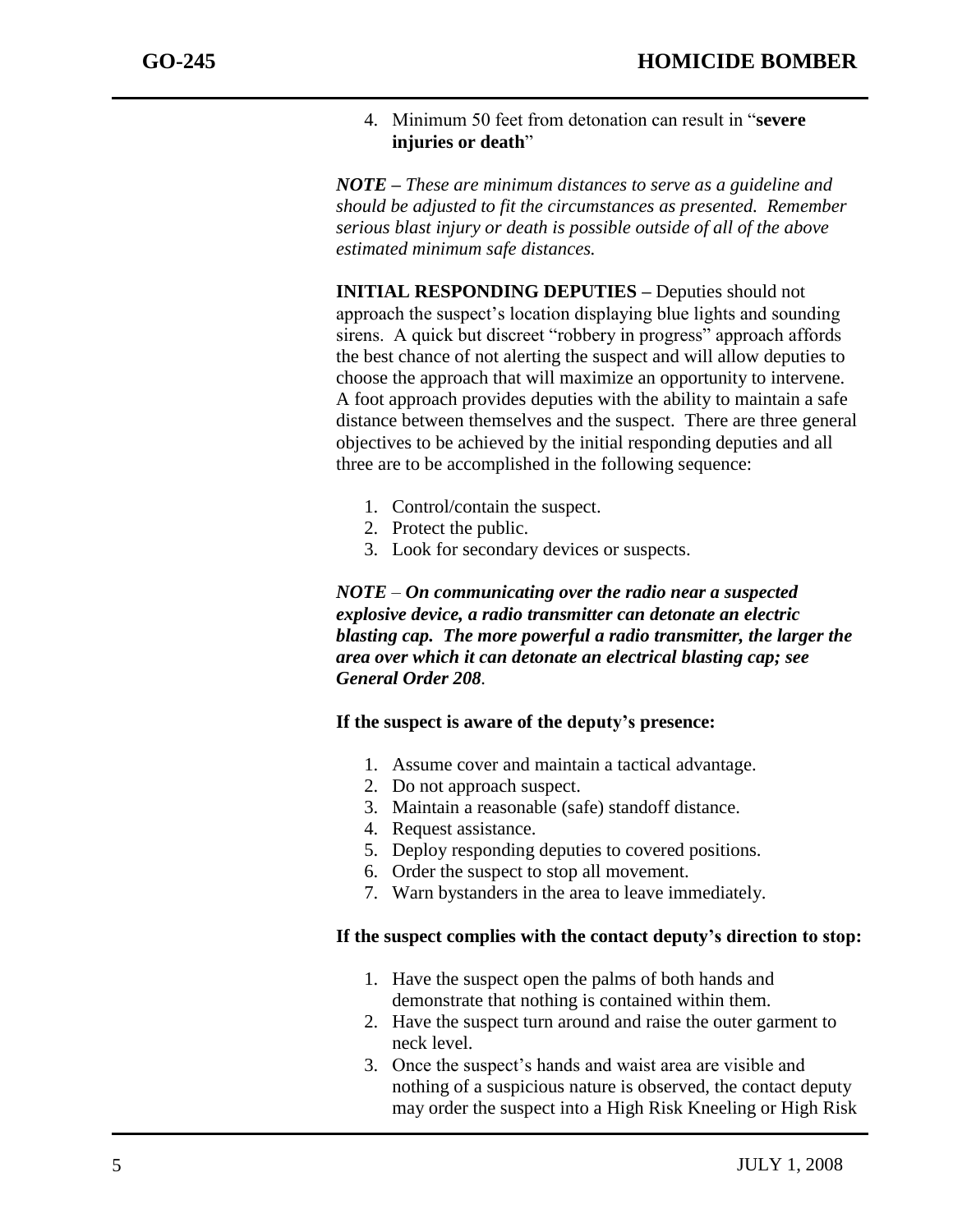Standing Position until arrival of the Hazard Device Team. *Avoid the High Risk Prone Position, since bomb switches may be located on the chest or waistband area of the suspect.*

- 4. Deputies should remain in a position of cover and evacuate any bystanders.
- 5. Request the Hazardous Device Team.

# **If the suspect does not comply with the contact deputy's direction to stop:**

- 1. Continue to warn bystanders to leave the area.
- 2. Maintain a position of cover and monitor the actions of the suspect.
- 3. Based on the actions of the suspect, (i.e. the deputies have established probable cause to believe the suspect is in possession of an explosive device) and they believe the suspect represents an immediate threat of death or serious bodily injury to themselves or others, deputies may utilize deadly force to stop the suspect.
- 4. If the suspect is believed to no longer present a threat, deputies should stop and detain the suspect, and conduct an investigation.

# **When a suspect has been neutralized:**

- 1. Do not approach the suspect.
- 2. Do not allow others to approach the suspect.
- 3. Immediately evacuate the area (the explosive device may still be detonated by other means).
- 4. Deputies should maintain a minimum of 300 feet on all sides of the bomber.
- 5. Seek and maintain cover.
- 6. Await the arrival of the Hazardous Device Team.

# **Traffic Stop of Suspect Homicide Bomber:**

- 1. Contact communications and notify them of the impending stop or contact and location.
- 2. Provide communications with a complete description of the vehicle and occupants.
- 3. Communications shall notify the Hazardous Device Team to respond to the scene.
- 4. The traffic stop should be conducted in an area to minimize injury and damage if a detonation should occur.
- 5. Once the vehicle has been stopped all occupants should be removed and secured away from the vehicle.